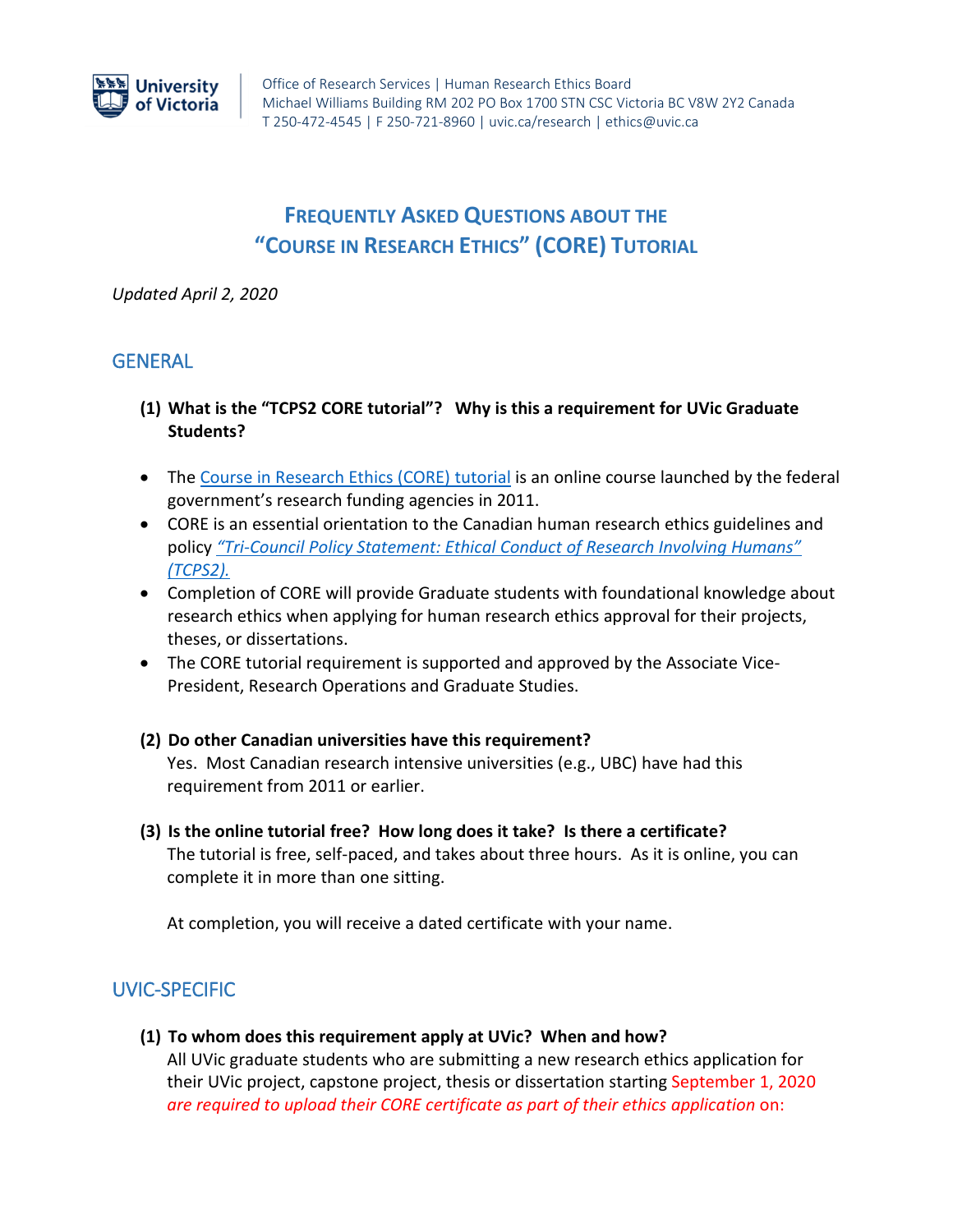- $\checkmark$  UVic-RAIS ethics online system
- $\checkmark$  Provincial Research Ethics Platform (PREP) for harmonized ethics review
- $\checkmark$  Applies in limited cases to paper ethics applications (see Special Guidance below)

#### **(2) Must I submit my CORE tutorial Certificate at the time I and my supervisor submit the ethics application?**

You may upload the CORE Certificate either at the time of submitting the ethics application, or with your research ethics revisions/changes.

The Research Ethics Approval Certificate will NOT be issued to you until the CORE Certificate has been provided.

As CORE is a new requirement, the ethics office will advise you and your supervisor of what is needed and when.

**(3) What if I currently have a pending ethics application in the UVic-RAIS or the Provincial Research Ethics Platform?**

There will be a reasonable grace period for applications in process during the launch period. The research ethics office will communicate with individual graduate students and their supervisors directly.

# TUTORIAL CERTIFICATION

#### **(1) What if I completed the tutorial at another university?**

UVic research ethics will accept your certificate if your tutorial was completed in April 2011 or later.

If you don't have your certificate, please contact CORE Tutorial and they will assist you.

#### **(2) What if I completed the CORE tutorial prior to 2011?**

CORE was launched in April 2011. If you completed the tutorial prior to this date, your certificate is no longer valid (cited from *CORE Tutorial website).*

If you don't have your certificate, please directly contact CORE Tutorial and they will assist you. [Webgrants@sshrc-crsh.gc.ca](mailto:Webgrants@sshrc-crsh.gc.ca)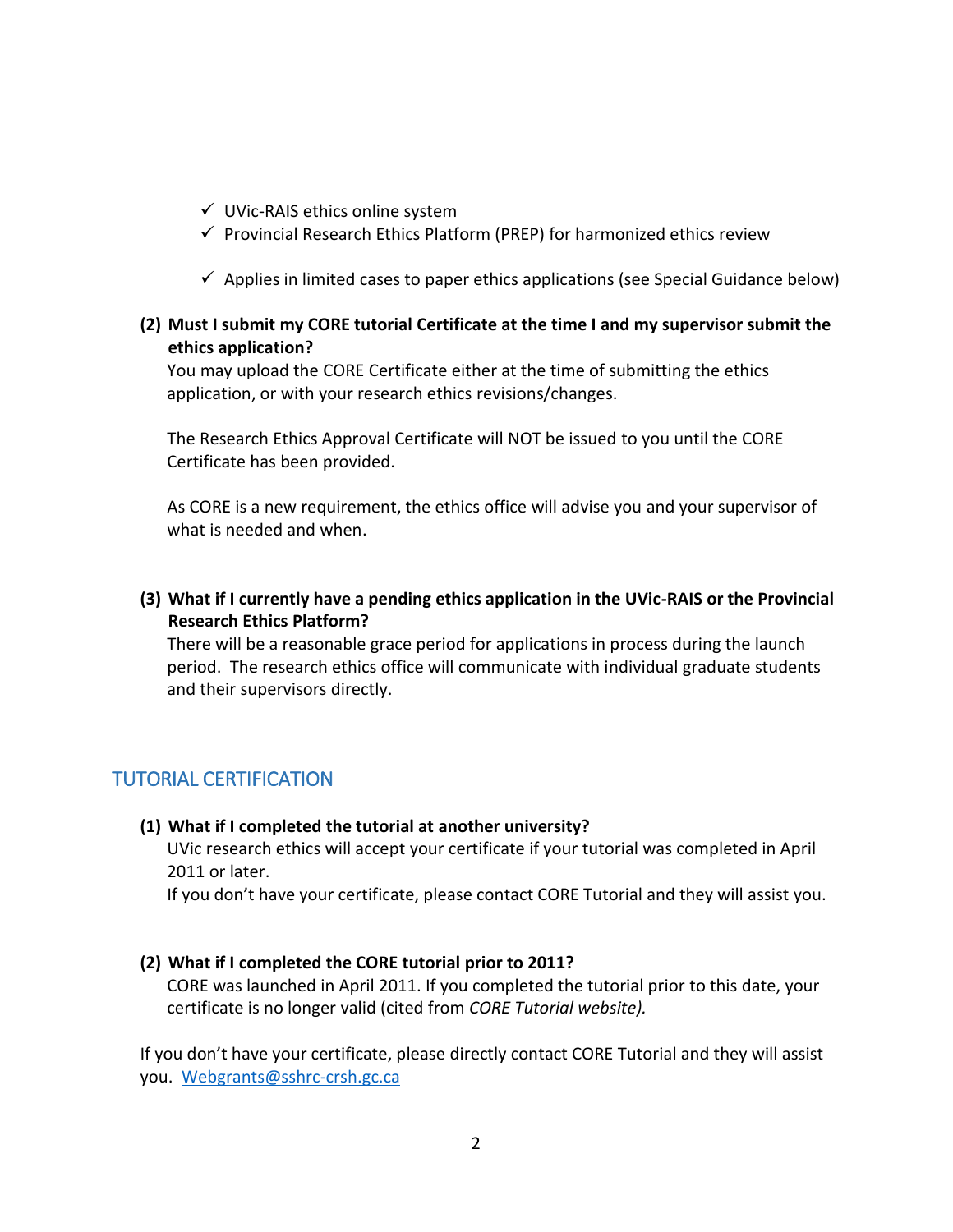#### **(3) What if I experience technical problems registering for the tutorial?**

The following is from the Tutorial website [https://ethics.gc.ca/eng/education\\_tutorial-didacticiel.html](https://ethics.gc.ca/eng/education_tutorial-didacticiel.html)

*Problems registering? Please determine whether the activation email has been sent to your spam or junk mail folder – or if your institution is blocking it. For assistance, please send your contact information to [Webgrants@sshrc-crsh.gc.ca.](mailto:Webgrants@sshrc-crsh.gc.ca)* 

*Tutorial technical assistance is available Monday to Friday from 8 AM to 4 PM (Note this is Eastern time).*

**(4) What if I completed a different tutorial such as one from the US?** UVic will only accept the CORE since it reflects Canadian research ethics policy and content.

# SPECIAL GUIDANCE

**(1) What if I am a graduate student research assistant (RA) on a UVic faculty member's ethics application and my involvement in their study won't be used for my own project, capstone project thesis or dissertation?** 

If your role is solely as a graduate student RA - and remains this way - the CORE requirement does not apply.

If your role on a project extends to include fulfilling your project, thesis or dissertation on the faculty member's project, the CORE requirement will apply as you will not solely be an RA.

**(2) What if I am graduate student and my supervisor adds me to their existing online ethical approval after September 1, 2020? My project, thesis or dissertation is covered by my supervisor's approval. Does the CORE requirement apply to me?**  Yes. Your supervisor will submit an amendment to their ethics approval to add you, and the CORE tutorial will apply to you. The Ethics Office will provide instructions when we receive the amendment.